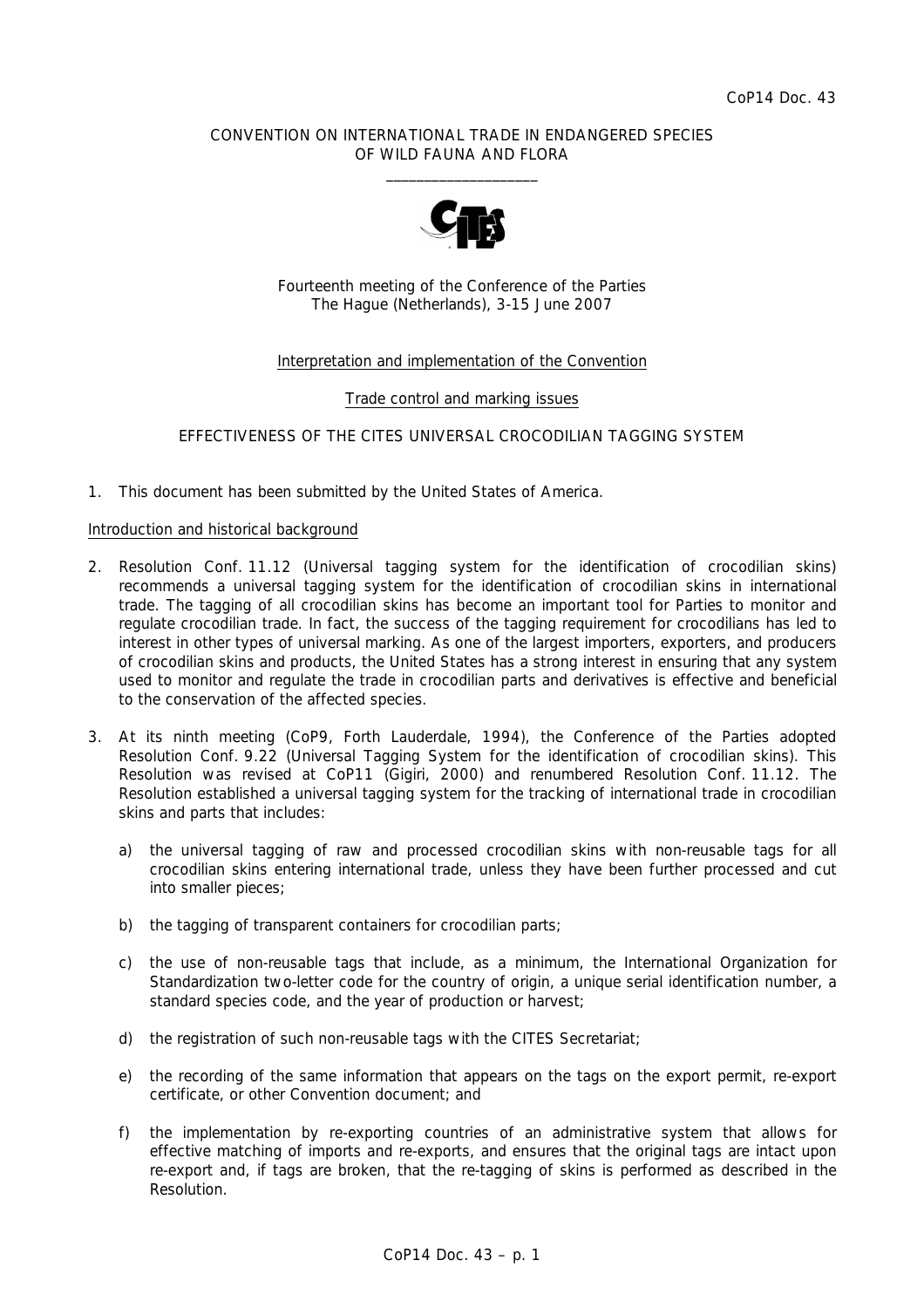- 4. Twelve years have passed since the adoption of this Resolution. The United States has observed that during this period trade in American alligator skins has increased and there have been additional countries and operations that have received approval to engage in commercial trade in crocodilians. With such changes, it may be beneficial to evaluate the effectiveness of the tagging system recommended in Resolution Conf. 11.12 and whether any improvements or changes would be advisable.
- 5. Enforcement and oversight of a tagging programme can require significant time and resources. Parties may be handling ongoing issues, such as procedures for broken tags and effective distribution of tags, in a variety of ways. A review of how Parties are implementing the universal tagging system and the benefits that are being derived for *in situ* conservation of crocodilians could assist in making improvements, if necessary, to the universal tagging system. In addition, such a review could identify alternative identification tools or regimes that may complement or augment the current system.

## Recommendation

6. The United States recommends that Parties adopt the draft decisions in the Annex.

# COMMENTS FROM THE SECRETARIAT

- A. The Secretariat supports the idea of reviewing the crocodile tagging system to identify how it might be simplified and rendered more cost effective.
- B. It is proposed in the draft decisions that the Standing Committee's Clearing House should oversee the review, but this may need to be reconsidered in light of limited terms of reference and resources for the Clearing House. The Secretariat recommends therefore that the Conference of the Parties direct the Standing Committee to establish a working group for this purpose. Such a working group could invite the IUCN/SSC Crocodile Specialist Group to provide input to its discussions.
- C. The hiring of a consultant might have cost implications of USD 10,000. Any administrative or other support to the Standing Committee, that might be required from the Secretariat, has already been incorporated into the costed programme of work.